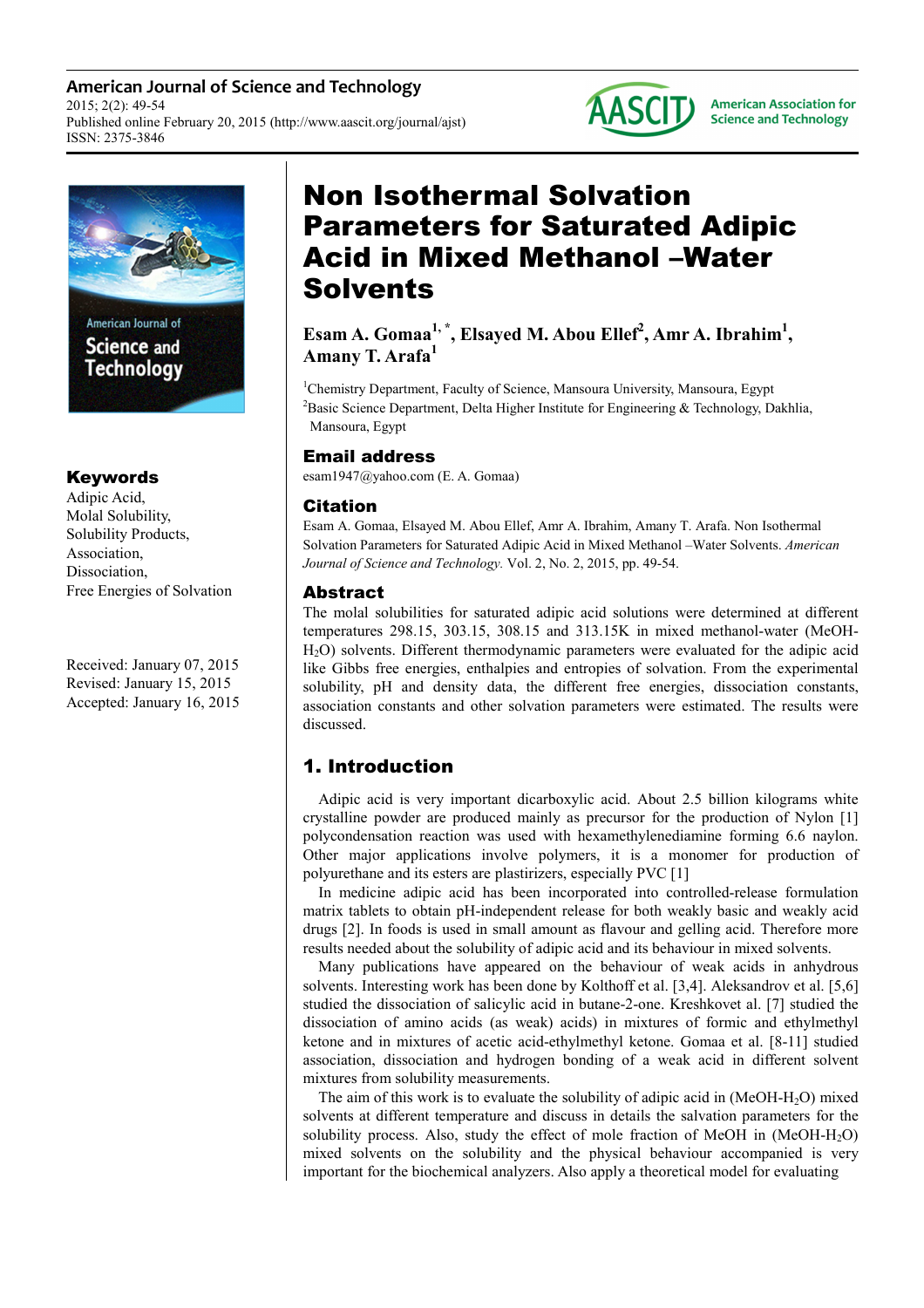different a microscopic interaction of adipic acid is necessary.

## 2. Experimental

The adipic acid and solvents used, methanol and water, were supplied from Merck. The saturated solutions of adipic acid were prepared by dissolving it in the solvents used. The solutions were saturated with  $N_2$  gas in closed test tubes. The tubes were placed in a shaking water bath for a period of 4 days, followed by another 2 days without shaking to reach the necessary equilibrium .The solubility of adipic acid in each solution was determined gravimetrically by taking 1ml of the saturated solution and subjecting it to complete evaporation using small aluminium disks heated by an infrared lamp. The pH readings of the saturated solutions were measured using a pH-meter of the type Tacussel /Minis 5000. The densities were measured by using a weighing bottle of 1ml and analytical balance (4 digits) of the type Mettler Toledo DA.

#### 2.1. Chemical Identity

Brand names: Rhodiacid AA - Adipic acid Chemical name (IUPAC): Hexanedioic acid Molecular formula:  $C_6H_{10}O_4$ 

#### 2.2. Structure



#### 2.3. Physical/Chemical Properties

| Property             | Value                            |  |  |
|----------------------|----------------------------------|--|--|
| Physical state       | Solid at 20°C and atmospheric    |  |  |
|                      | pressure                         |  |  |
| Form                 | Crystalline powder               |  |  |
| Colour               | White                            |  |  |
| Odour                | Slight odour                     |  |  |
| Molecular weight     | 146.14 $g/mol$                   |  |  |
| <b>Melting Point</b> | 150.85°C at atmospheric pressure |  |  |
| <b>Boiling Range</b> | 337.5°C at atmospheric pressure  |  |  |
| Vapour pressure      | $0.097$ hPa at $18.5$ °C         |  |  |
| Water solubility     | 23 g/l at $25^{\circ}$ C         |  |  |
| Octanol/Water        | 0.09 at $20^{\circ}$ C           |  |  |
| partition            |                                  |  |  |

#### 2.4. Uses and Applications

Adipic acid is used as a monomer, for the production of Nylon 6-6. It is used also as a monomer orienter mediate for the synthesis of polyurethanes, mono- or polyesters for plasticizers, lubricant additives, coatings, foams or shoe soles applications [13].It is also used in formulation, for a wide number of specific applications, such as:

- tanning agent for pre-treatment of leather

- pH regulator in several processes such as the production of detergents and cleaning agents

- polluting agent in disinfection pills for drinking water
- additive in flue gas desulphurisation
- additive in the coatings of dish washing machine tablets
- additive in laboratory chemicals.

This technical grade is not intended to be used as an additive for human or animal foodstuff.

#### 2.5. Calculations

The calculated molal solubilities (m) for adipic acid saturated solution are given in Table 1. The molar volumes  $(V_M)$  of adipic acid were obtained by dividing the molar mass by the densities and their values are listed in Table 2. The packing density as reported by Kim et al. [14] and Gomaa et al. [15], i.e. the relation between the Van der Waals volume  $(V_W)$  and the molar volume  $(V_M)$  of relatively large molecules(above 40) was found to be a constant value and equal to 0.661.

*Packing density (P)* = 
$$
\frac{V_w}{V_M}
$$
 = 0.661 ± 0.017 (1)

The electrostriction volume  $(V_e)$ , which is the volume compressed by the solvent, was calculated using the following (Gomaa et al. [16-36]):

$$
V_e = V_W - V_M \tag{2}
$$

The molar, Van der Waals and electrostriction volumes of adipic acid in various solvents at 298.15K are tabulated in Table 2. The apparent molar volumes,  $V_{\phi}$  [37-38] were calculated using the following equation (3) [39]:

$$
V_{\phi} = M/d - (d - d_o / dd_o) \; 1000/m \tag{3}
$$

where M is the molar mass of adipic acid, m is the concentration, d and  $d_0$  are the densities of saturated solution and pure solvents, respectively.

The values of  $V_{\phi}$  for adipic acid in various solvents at 298.15K are presented in Table 2.

The activity coefficient was calculated using the relation [40].

$$
\log \gamma_{\pm} = -0.5062\sqrt{m} \tag{4}
$$

*Kass* values were calculated [41, 42] from the ratios of association constant to dissociation constant (i.e.  $K_1/K_2$ ) for the dimmers of adipic acid which form a complex ion  $(HA_2^-)$ and hydrogen ion $(H<sup>+</sup>)$ and the values of K` (where K` is the dissociation constant of the associated acid complex,  $H_2A_2$ ) are given by the following equations

$$
K^{\prime} = a^2 H^+ / m^2 \tag{5}
$$

$$
pa_{H^{+}} = \frac{1}{2} log \frac{K_1}{K_2} - log m = pH - log \gamma_{\pm}
$$
 (6)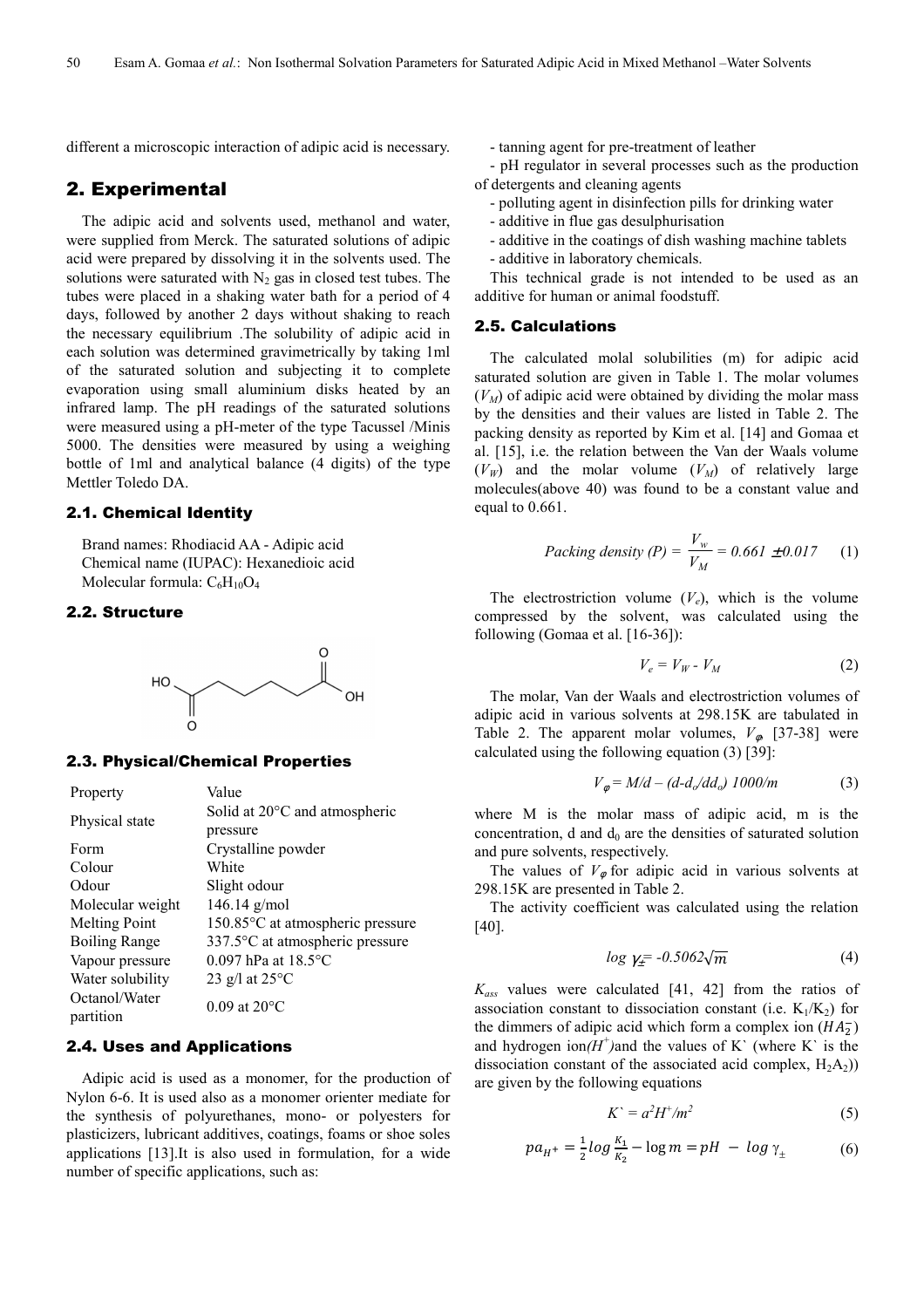$$
\frac{K_1}{K_2} = K^{\cdot} K_{ass} \tag{7}
$$

Where *a* is the activity. The values obtained $\frac{K_1}{K_2}$ , *K*<sup>*a*</sup> and *K<sub>ass</sub>* are reported in Table 3.

The free energies of dissociation  $(\Delta G_d)$ , free energies of association  $(\Delta G_A)$ , difference free energies  $(\Delta \Delta G)$ , and free energies of solvation (∆*Gs*) for adipic acid saturated solutions in various solvents were calculated by using the following equations and tabulated in Table 4 (see Fig. 3).

$$
\Delta G_d = RT \ln K \tag{8}
$$

$$
\Delta G_{ass} = -RT \ln K_{ass} \tag{9}
$$

$$
\Delta \Delta G = \Delta G_{ass} - \Delta G_d \tag{10}
$$

$$
\Delta G_s = -RTpK_{sp} \tag{11}
$$

$$
pK_{sp} = -(log\ 4S^3.\gamma_{\pm}^3) \tag{12}
$$

# 3. Results and Discussion

*Table 1. Molal solubilities (m) for saturated adipic acid solution in (MeOH-H2O) mixed solvents at different temperature.* 

| MeOH vol.% | m (g.mol/kg solvent) |         |         |         |  |
|------------|----------------------|---------|---------|---------|--|
|            | 298.15K              | 303.15K | 308.15K | 313.15K |  |
| $\theta$   | 0.1235               | 0.1445  | 0.1726  | 0.1870  |  |
| 20         | 0.1893               | 0.1969  | 0.2116  | 0.2259  |  |
| 40         | 0.3677               | 0.3761  | 0.4355  | 0.4872  |  |
| 60         | 0.7417               | 0.7671  | 0.8002  | 0.9153  |  |
| 80         | 1.1337               | 1.1626  | 1.2321  | 1.3584  |  |
| 100        | 1.3639               | 1.5554  | 1.6617  | 1.7652  |  |

*Table 2. Molar volumes (V<sub>M</sub>), Van der Waals volumes (V<sub>W</sub>), electrostriction volumes (V<sub>e</sub>) and apparent molar volumes (V<sub>e</sub>) for saturated solutions of adipic acid in (MeOH-H2O) mixed solvents at 298.15K (in cm<sup>3</sup> / mol).* 

| MeOH vol.% | $V_M$     | $V_W$     | $-V_e$   | $V_{\phi}$ |
|------------|-----------|-----------|----------|------------|
| $0\%$      | 144.98015 | 95.83188  | 49.14827 | 144.89     |
| 20%        | 147.17019 | 97.27949  | 49.8907  | 147.08     |
| 40%        | 154.15611 | 101.89719 | 52.25892 | 154.16     |
| 60%        | 159.54148 | 105.45692 | 54.08456 | 159.54     |
| 80%        | 162.01773 | 107.09372 | 54.92401 | 161.97     |
| 100%       | 165.69161 | 109.52215 | 56.16946 | 165.59     |

*Table 3. Log activity coefficients (log γ<sub>±</sub>), dissociation constants (K) and association constants for adipic acid saturated solutions in (MeOH-H2O) mixed solvents at 298.15 K* 

| <b>MeOH</b><br>$vol. \%$ | $log \gamma_1$ | $pa_{H^+}$ | $K^{\circ}$           | $K_{1}$<br>$K_{2}$ | $K_{ass}$             |
|--------------------------|----------------|------------|-----------------------|--------------------|-----------------------|
| $0\%$                    | $-0.17792$     | 3.377921   | $1.15x10^{-5}$        | 86987.67           | $7.57x10^{9}$         |
| 20%                      | $-0.22023$     | 3.420228   | $4.03 \times 10^{-6}$ | 248117             | $6.16x10^{10}$        |
| 40%                      | $-0.30693$     | 3.606933   | $4.52 \times 10^{-7}$ | 2211836            | $4.89 \times 10^{12}$ |
| 60%                      | $-0.43596$     | 3.735962   | $6.13 \times 10^{-8}$ | 16309059           | $2.66 \times 10^{14}$ |
| 80%                      | $-0.53898$     | 3.838983   | $1.36x10^{-8}$        | 61231880           | $3.75 \times 10^{15}$ |
| 100%                     | $-0.59116$     | 3.691163   | $2.23 \times 10^{-8}$ | 44860563           | $2.01 \times 10^{15}$ |

*Table 4. Free energies of dissociation (*∆*Gd), free energies of association (*∆*GA), difference free energies (*∆∆*G) and free energies of solvation (*∆*Gs) for adipic acid saturated solutions in (MeOH-H2O) mixed solvents at 298.15K (in k Joule/mole)* 

| MeOH vol.% | $\boldsymbol{\varDelta} G_d$ | $\Delta G_A$ | AAG        | $\Delta G_s$ |
|------------|------------------------------|--------------|------------|--------------|
| $0\%$      | 28.1979                      | $-56.396$    | $-84.594$  | 12.117       |
| 20%        | 30.797                       | $-61.593$    | $-92.389$  | 8.9435       |
| 40%        | 36.220                       | $-72.441$    | $-108.661$ | 4.0053       |
| 60%        | 41.174                       | $-82.348$    | $-123.521$ | $-1.215$     |
| 80%        | 44.454                       | $-88.907$    | $-133.361$ | $-4.370$     |
| $100\%$    | 43.682                       | $-87.365$    | $-131.047$ | $-5.745$     |

*Table 5. Mole fraction (Xs), mixed volumes of (MeOH-H2O), Van der Waals volumes (VW), difference in different Van der Waals volumes (*∆*Vw) and solvation numbers (ns) for adipic acid a saturated solutions in (MeOH-H2O) mixed solvents at 298.15 K* 

| MeOH vol.% | X. MeOH  | $V_{mixed}$ | $V_{w}$ | $\Delta V_{w}$ | $n_{\rm s}$ |
|------------|----------|-------------|---------|----------------|-------------|
| $0\%$      | $\Omega$ | 19.8773     | 95.831  | 99.77223       | 5.0194      |
| 20%        | 0.0999   | 23.8759     | 97.279  | 98.32423       | 4.1181      |
| 40%        | 0.2284   | 29.0194     | 101.897 | 93.70623       | 3.2290      |
| 60%        | 0.3976   | 35.7919     | 105.456 | 90.14723       | 2.5287      |
| 80%        | 0.6397   | 45.4824     | 107.093 | 88.51023       | 1.9460      |
| 100%       |          | 59.9041     | 109.522 | 86.08123       | 1.4369      |

Carboxylic acids are polar, and form hydrogen bonds with themselves, especially in non-polar solvents; since they contain both hydroxyl and carbonyl functional groups. It usually exist as dimeric pairs in nonpolar media due to their tendency to "self-associate." Lower carboxylic acids (1 to 4 carbons) are soluble in water, whereas higher carboxylic acids (like adipic acid) are less soluble due to the increasing hydrophobic nature of the alkyl chain. These longer chain acids tend to be rather soluble in less-polar solvents such as ethers and alcohols [43]. And, the molal solubility of saturated solution of adipic acid in  $(MeOH - H<sub>2</sub>O)$  mixed solvents found to increase with the increase the mole fraction of MeOH in the mixed solvent (see Fig. 1). This indicates that, the addition of an organic solvent to water favoured the solubilisation of adipic acid.

Van der Waals radii, as tabulated by Bondi have been used for a wide range of applications [44-53]. Bondi radii result from a refinement of the work of Pauling, [54] who determined standard values of atomic radii from contact distances between non bonded atoms in molecular crystals. The solvation volumes for adipic acid were evaluated from the difference between Van der Waals of adipic acid in absence and given before in various solvents. The Van der Waals volume was calculated from Bondi method [54, 57] and found to be  $195.603$  cm<sup>3</sup>/mole. Subtracting this value from  $V_w$  in solvents and divide the results by the molar volumes of the solvents taken from ref. [58],  $n<sub>s</sub>$  (the solvation number) was obtained and given in Table 5 (see Fig. 4).

The Gibbs free energies of solvation of adipic acid in mixed solvents found to decrease with the increase the mole fraction of MeOH in the mixed solvent and the transfer Gibbs free energies from water to mixed solvents found to increase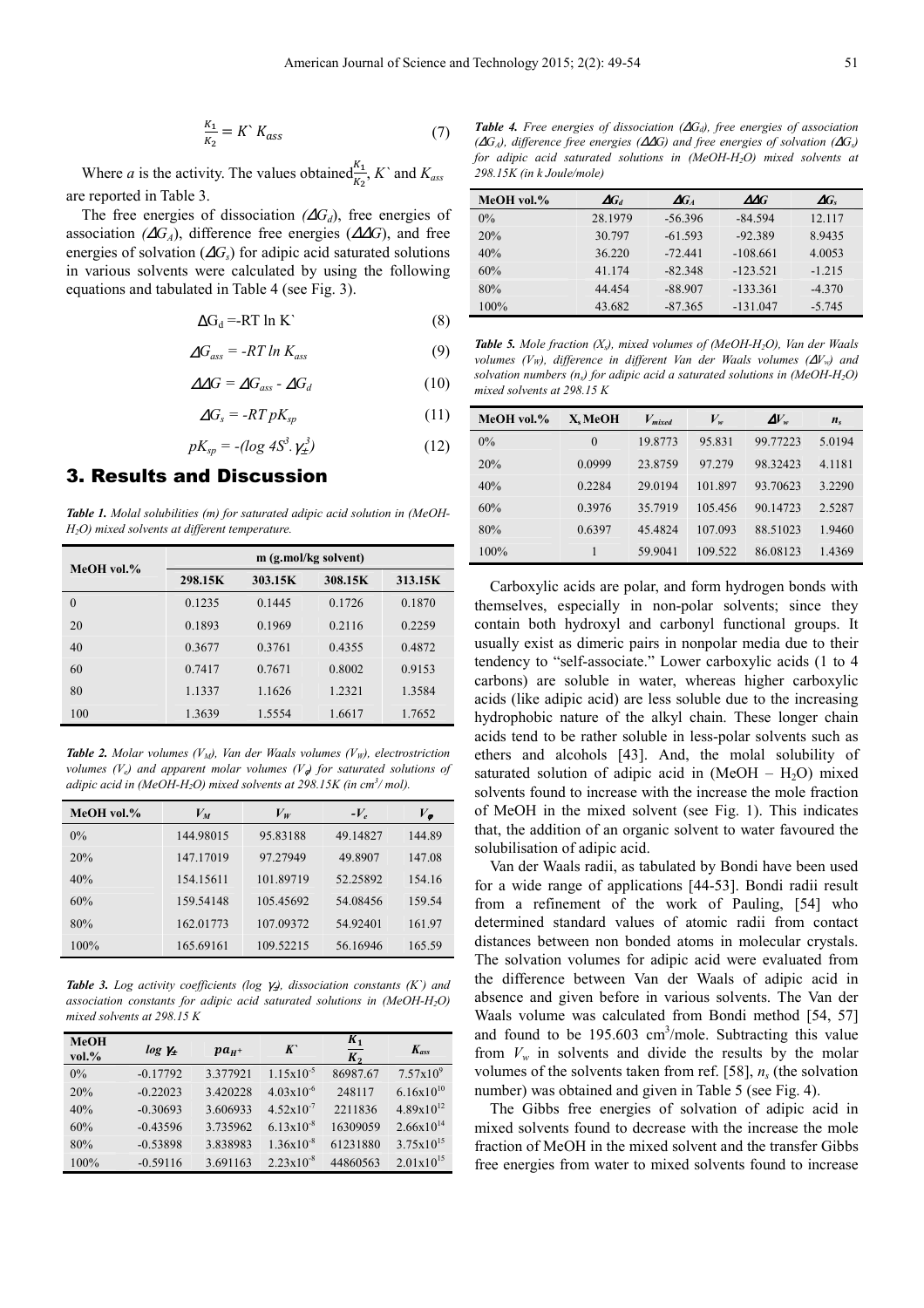with negative value. These indicate that, adding more organic solvent to the mixture, significant changes in adipic acid solubility in mixtures of methanol-water were verified. Therefore, the addition of an organic solvent to water favored the solubilisation of adipic acid.

And, the data in Table 2 shows an increase in the values of  $V_M$  and  $V_W$  and decrease at the values of the third  $V_e$  (see Fig. 1). A negative increase of electrostriction values was observed for adipic acid solutions by increasing the proportions of methanol in the mixtures. It was observed from the different volume values, that all volumes for adipic acid increased by increasing methanol content in the mixed solvent due mainly to the higher solvation. Also the electrostriction volumes increase in negativity confirming the increase in solvent effect by more adding ethanol to the mixtures. The maximum value of *Kass* was found 80% MeOH-H<sub>2</sub>O where water is the least association parameters.



*Fig 1. Relation between molal solubility (m) of saturated solutions of adipic acid with mole fraction (xs) of methanol in mixed MeOH -H2O solvents at different temperature.* 



*Fig 2. Relation between change in Molar volumes (VM), Van der Waals volumes (V<sub>W</sub>), electrostriction volumes (V<sub>e</sub>) and apparent molar volumes (V<sub>e</sub>) for saturated solutions of adipic acid with mole fraction (xs) of methanol in mixed MeOH -H2O solvents at 298.15 K.* 



*Fig 3. Relation between change in free energies of dissociation (* $\Delta G_d$ *), free energies of association (*∆*GA), difference free energies (*∆∆*G) and free energies of solvation (*∆*Gs) for adipic acid saturated solutions with mole fraction (xs) of methanol in mixed MeOH -H2O solvents at 298 K.* 



*Fig 4. Relation between mixed volumes (Vmixed) of (MeOH-H2O), Van der Waals volumes (VW), difference in different Van der Waals volumes (*∆*Vw) and solvation numbers (ns) for saturated solutions of adipic acid with mole fraction (xs) of methanol in mixed MeOH -H2O solvents at 298.15 K.* 

### 4. Conclusions

The solubility of saturated solution of adipic acid in mixed solvents found to increase with the increase the mole fraction of MeOH in the mixed solvent. In addition, Gibbs energy, for the solution processes were also calculated in order to estimate the contributions solute-solvent interactions related ion association are based on changes in the electrostatic properties of the solvent, solute and ion solvation as well as on the ionic strength of the medium. The saturated solution of adipic acid in the mixed solvent is perfectly non-ideal due to the mean activity coefficient of ions in the solution and partly due to the ion association phenomenon. It was observed from the different volume values, that all volumes for adipic acid increased by increasing methanol content in the mixed solvent due mainly to the higher solvation. Also the electrostriction volumes increase in negativity confirming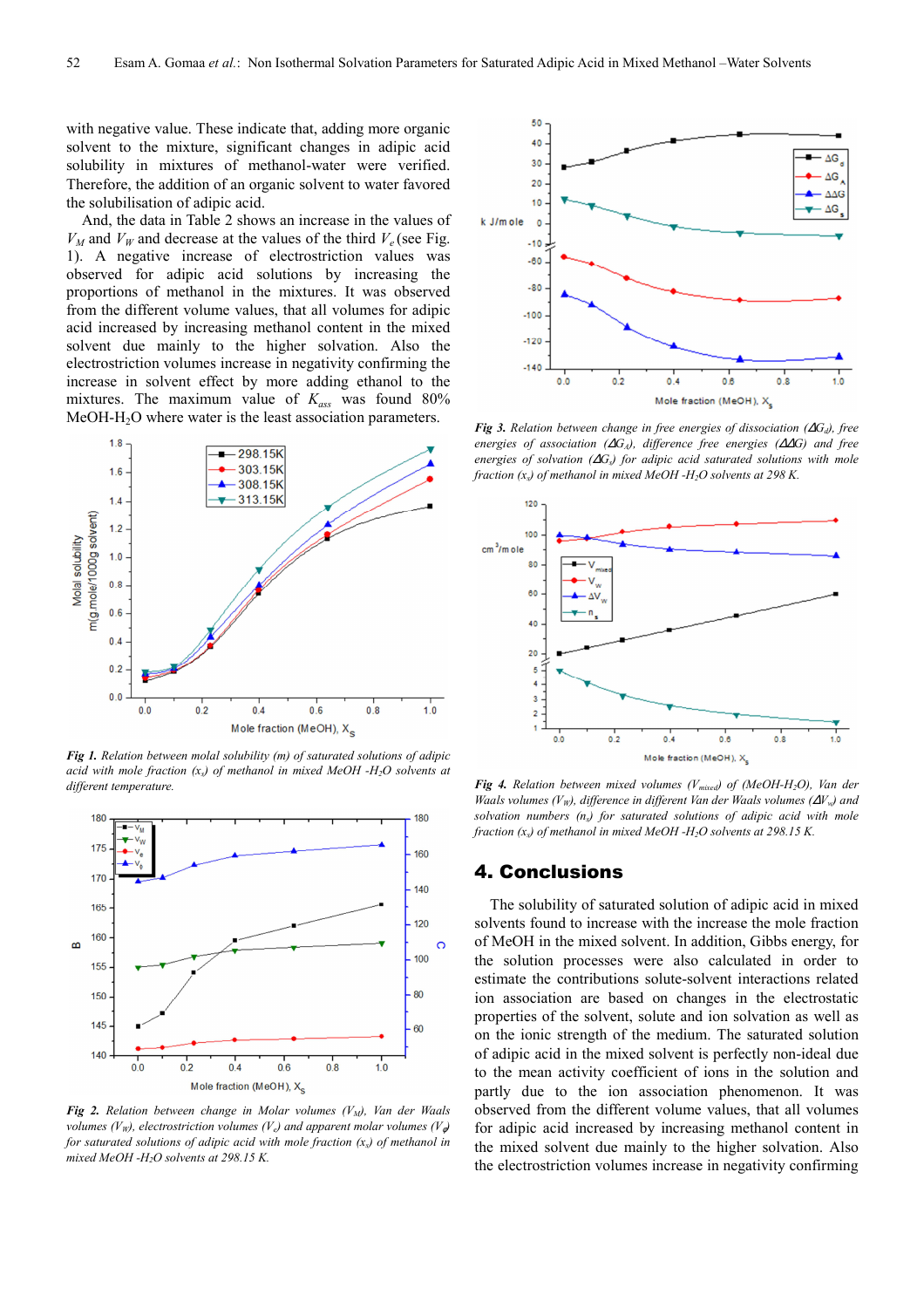the increase in solvent effect by more adding ethanol to the mixtures. It was concluded that the solute-solvent interaction increased by increasing ∆∆G and ∆G<sup>s</sup> due mainly to the increase of the association parameters in the corresponding solvents. Also it was observed that increasing methanol percentage is achieved by increase in all the association parameters in the mixture used. Consequently, increasing of the salvation numbers favor more solute-solvent interactions between adipic acid and solvents. Also, small solvation numbers favour more solute -solute interaction or ion pair formation resulting in the decrease of the solute – solvent interactions in the mixed  $(MeOH-H<sub>2</sub>O)$  solvent under discussion. Big positive values for ∆∆G and big negative values for  $\Delta G_s$  indicate also more solute –solvent interactions.

#### References

- [1] M.T.Musser, (2005), "Adipic Acid", Ullmann's Encyclopedia of Industrial Chemistry, Weinheim: Wiley-VCH, doi:10.1002/14356007.a01\_269.
- [2] Roew, Raymond (2009), "Adipic Acid", Handbook of Pharmaceutical Excipients, pp. 11–12.
- [3] I.M. Kolthoff and M.K. Chantooni, J. Am. Chem. Soc. 87, 4428 (1965).
- [4] I.M. Kolthoff, M.K. Chantooni, and S. Bhownik, J. Am. Chem. Soc. 90, 123 (1968).
- [5] V.V. Aleksandrov, A.I. Zudochkina, and L.P. Sandovinchaya, Zh. Fiz. Khim. 52, 1295 (1978).
- [6] V.V. Alekandrov and S. Burakhovich, Fizicheskaya Khimiya Rastrorov (Physical Chemistry in Solutions) (Nauka, Moscow, 1972).
- [7] A.P. Kreshkov, B.B. Tanganor, A.N. Yarovenko, and T. Batoreva, Kh. Zh. Fiz. Khim. 54, 105 (1980).
- [8] E.A. Gomaa, M.A. Mousa, and A.A. El-Khouly, Thermochim Acta 89, 133 (1985).
- [9] E.A. Gomaa. American Journal of Biochemistry 2012, 2(3): 25-28.
- [10] E.A. Gomaa. Food and Public Health 2012, 2(3): 65-68.
- [11] E.A. Gomaa. Science and Technology 2013, 3(4): 123-126.
- [12] http://www.solvay.com/en/binaries/Adipic acid GPS rev0 N ov12\_RHD-138953.pdf
- [13] R.T. Morrison, R.N. Boyd. *Organic Chemistry*, 6th Ed. (1992) ISBN 0-13-643669-2.
- [14] J.I. Kim, A. Cecal, H.J. Born, and E.A. Gomaa, Z. Physik Chemic, Neue Folge 110, 209 (1978).
- [15] A.A. El-Khouly, E.A. Gomaa, and S. Abou-El-Leef, Bull. Electrochem 19, 153 (2003).
- [16] A.A. El-Khouly, E.A. Gomaa, and S. Abou El-Leef, Bull. Electrochem 19, 193 (2003).
- [17] E. A. Gomaa, E. M. Abouelleef, E. T. Helmy. Research & Reviews: J. of Pharmacy and Pharmaceutical Sciences, 3 (3), 45-(2014)
- [18] E. A. Gomaa, H. M. A. El-Nader, S. E. Rashed., Physical Chemistry. 2(3): 9-17. 2012.
- [19] E. A. Gomaa, K. M. Ibrahim, N. M. Hassan. The International Journal of Engineering and Science (IJES) 3, 44-51. 2014.
- [20] E. A. Gomaa, K. M. Ibrahim, N. M. Hassan.Frontiers in Science, 2(4): 76-85. 2012.
- [21] E. A. Gomaa, E. M. Abouelleef, M. G. Abdel-Razek. International Research Journal of Pure & Applied Chemistry 3 (4), 320-329. 2013.
- [22] M. N. A El-Hady, R. R. Zaky, K. M. Ibrahim, E. A. Gomaa., Journal of Molecular Structure ,1016(2012)169-180.
- [23] E. A. Gomaa, B. A. Al-Jahdali., Education 2 (3), 37-40. 2012.
- [24] E. A. Gomaa, B. M. Al-Jahdalli., American Journal of Environmental Engineering 2 (2), 6-12. 2012.
- [25] E. A. Gomaa, B. A. M. Al-Jahdali., Science and Technology 2 (4), 66-76. 2012.
- [26] K. M. Ibrahim, E. A. Gomaa, R. R. Zaky, M. N. El-Hady. Analele Universitatii Bucuresti: Chimie 20 (2). 2011,
- [27] M. M Mostafa, E. A. Gomaa, M. A. Mostafa, F. I. El-Dossouki., Sythesis and Reactivity in Inorganic and Matel-Organic Chemistry 30 (1), 157-174. 2000.
- [28] A. A. El-Khouly, E. A. Gomaa, and S Abou El-leef. Bulletin of electrochemistry 19 (5), 193-202. 2003.
- [29] E.A. Gomaa, and E. M. Abou Elleef. 2013. American Chemical Science Journal. 3 (4), 489-499.
- [30] E. A. Gomaa, E. M. Abou Elleef, A Fikry, M Khairy, R.M.Abu Qarn, Research& Reviews: J. of Chemistry, 3 (3), 22-28. 2014.
- [31] E. A. Gomaa, E. M. A El-Leef, K. S Shalaby, S. E Salem. Journal of Environments 1 (2), 44-53. 2014.
- [32] E. A. Gomaa, E. M. Abou Elleef. Thermal Energy and Power Engineering 3 (2). 222-226. 2014.
- [33] E. A. Gomaa, E. M. Abou Elleef, A Fekri, M Khairy, R. M. Abu. Karn. Research & Reviews: J. of Pharmacy and Pharmaceutial Sciences 3 (3), 45-54. 2014.
- [34] E. A. Gomaa, E. M. Abou Elleef, K. M. Ibrahim, A. A. Ibrahim, M. S. Mashaly. Research & Reviews: J. of Chemistry, 3 (3), 15-21. 2014.
- [35] E. M. Abou Elleef, E. A. Gomaa. International Journal of Engineering and Innovative Technology (IJEIT) 3 (6) 308-313. 2013.
- [36] E. A. Gomaa, K. M. Ibrahim, N. M. Hassan., Frontiers in Science 2 (4), 76-85. 2012.
- [37] S.L. Oswal, J.S. Desai, S.P. Ijardar, and D.M. Jain, J. Mol. Liquids 144, 108 (2009).
- [38] D. Bobicz, W. Grzybkowski, and A. Lwandowski, J. Mol. Liquids 105, 93 (2003).
- [39] Y. Marcus, The Properties of Solvents (Wiley, London, 1998).
- [40] E.A. Moelwyn-Hughes, Physikalische Chemie (George Thieme Verlag, Stuttgart, 1970), p. 489.